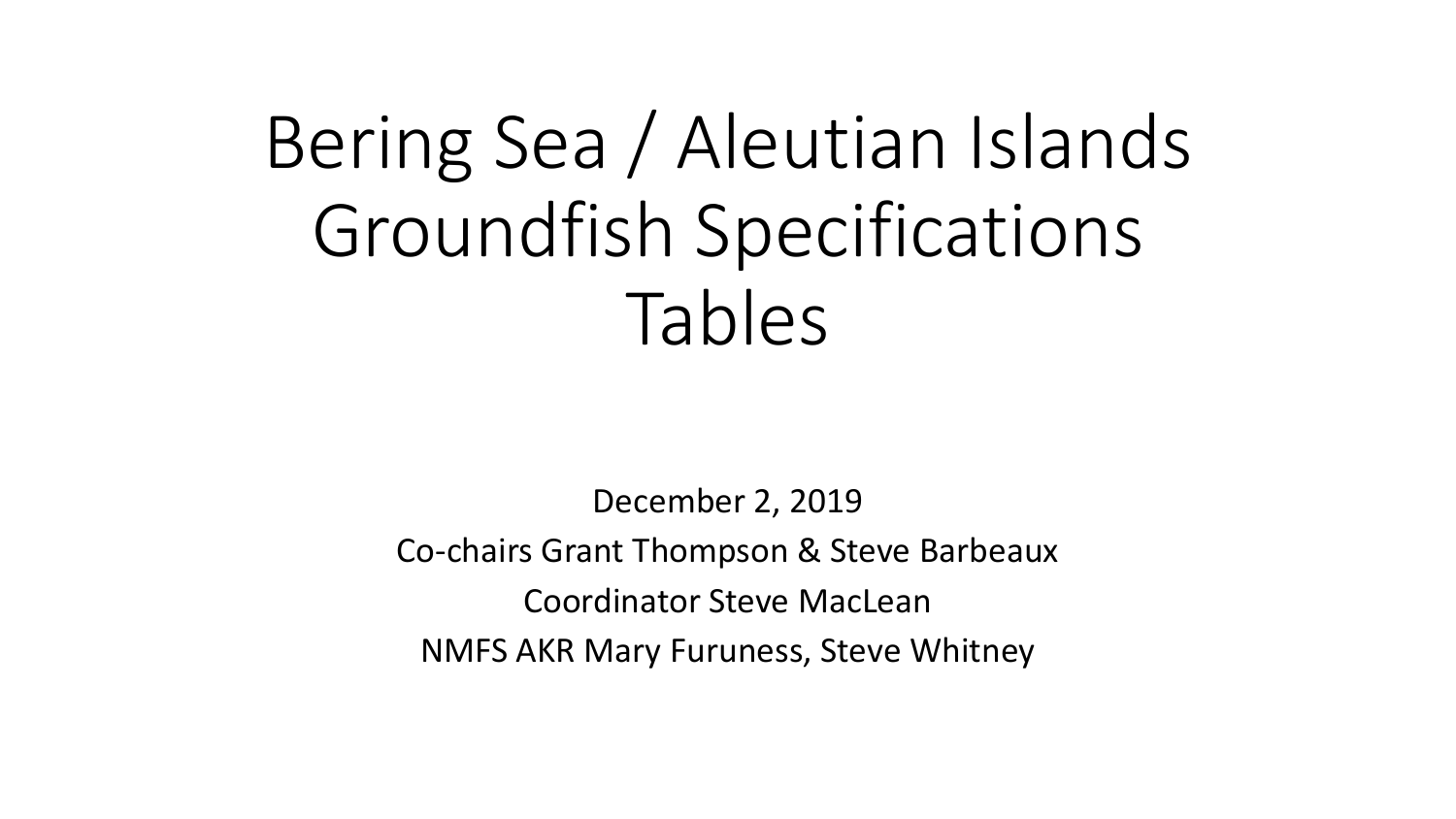# TABLE 7–PROPOSED 2020 AND 2021 ABC SURPLUS, ABC RESERVES, COMMUNITY DEVELOPMENT QUOTA (CDQ) ABC RESERVES, AND AMENDMENT 80 ABC RESERVES IN THE BSAI FOR FLATHEAD SOLE, ROCK SOLE, AND YELLOWFIN SOLE IN METRIC TONS

| Sector                   | Flathead sole | Rock sole | Yellowfin sole |
|--------------------------|---------------|-----------|----------------|
| <b>ABC</b>               | 68,448        | 143,700   | 257,800        |
| <b>TAC</b>               | 14,500        | 57,100    | 166,425        |
| ABC surplus              | 53,948        | 86,600    | 91,375         |
| <b>ABC</b> reserve       | 53,948        | 86,600    | 91,375         |
| CDQ ABC reserve          | 5,772         | 9,266     | 9,777          |
| Amendment 80 ABC reserve | 48,176        | 77,334    | 81,598         |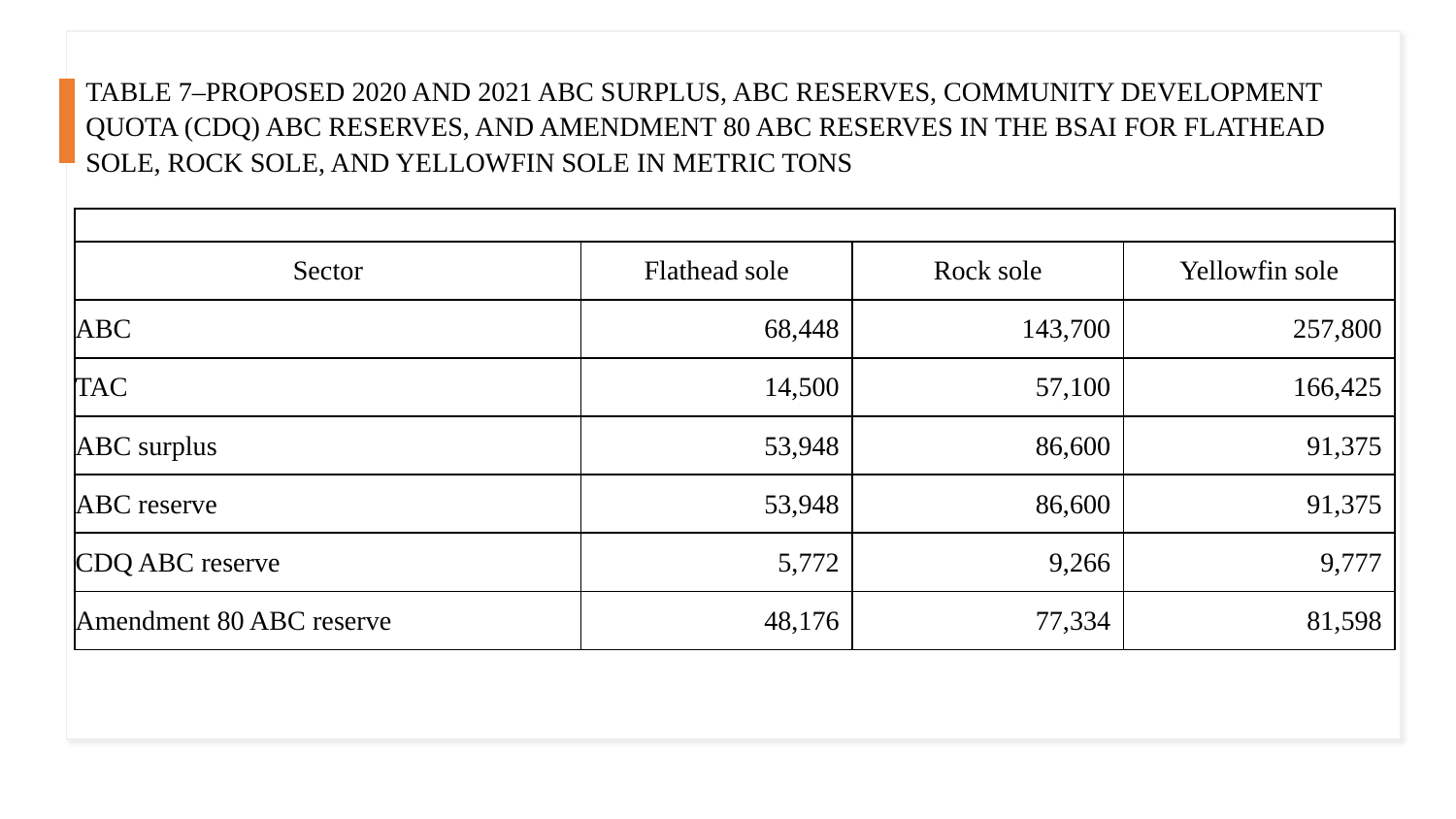# TABLE 8–PROPOSED 2020 AND 2021 APPORTIONMENT OF PROHIBITED SPECIES CATCH ALLOWANCES TO NON-TRAWL GEAR, THE CDQ PROGRAM, AMENDMENT 80, AND THE BSAI TRAWL LIMITED ACCESS SECTORS

| PSC species and<br>area <sup>1</sup>       | <b>Total PSC</b> | Non-trawl PSC | CDQ PSQ<br>reserve <sup>2</sup> | <b>Trawl PSC</b><br>remaining after<br><b>CDQ PSQ</b> | Amendment 80<br>sector <sup>3</sup> | <b>BSAI</b> trawl<br>limited access<br>sector |
|--------------------------------------------|------------------|---------------|---------------------------------|-------------------------------------------------------|-------------------------------------|-----------------------------------------------|
| Halibut mortality<br>$(mt)$ BSAI           | 3,515            | 710           | 315                             | n/a                                                   | 1,745                               | 745                                           |
| Herring (mt) BSAI                          | 2,532            | n/a           | n/a                             | n/a                                                   | n/a                                 | n/a                                           |
| Red king crab<br>(animals) Zone 1          | 97,000           | n/a           | 10,379                          | 86,621                                                | 43,293                              | 26,489                                        |
| C. <i>opilio</i> (animals)<br><b>COBLZ</b> | 8,580,898        | n/a           | 918,156                         | 7,662,742                                             | 3,766,238                           | 2,462,805                                     |
| C. bairdi crab<br>(animals) Zone 1         | 980,000          | n/a           | 104,860                         | 875,140                                               | 368,521                             | 411,228                                       |
| C. bairdi crab<br>(animals) Zone 2         | 2,970,000        | n/a           | 317,790                         | 2,652,210                                             | 627,778                             | 1,241,500                                     |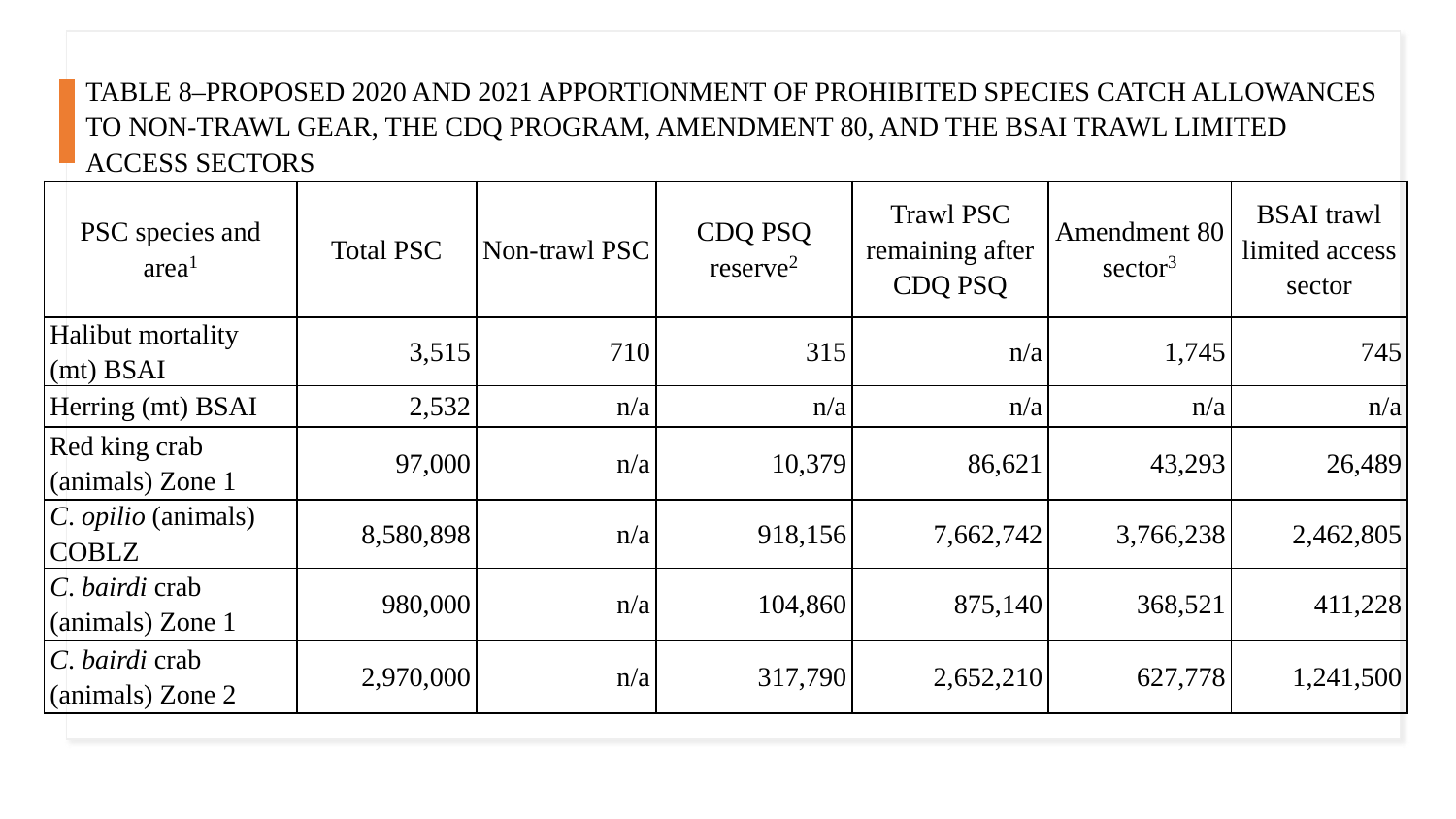## TABLE 9-PROPOSED 2020 AND 2021 HERRING AND RED KING CRAB SAVINGS SUBAREA PROHIBITED SPECIES CATCH ALLOWANCES FOR ALL TRAWL SECTORS

| <b>Fishery categories</b>                                         | Herring (mt) BSAI | Red king crab (animals) Zone 1 |
|-------------------------------------------------------------------|-------------------|--------------------------------|
| Yellowfin sole                                                    | 110               | n/a                            |
| Rock sole/flathead sole/other flatfish $1$                        | 54                | n/a                            |
| Greenland turbot/arrowtooth flounder/Kamchatka                    | $\mathbf{r}$      | n/a                            |
| flounder/sablefish                                                |                   |                                |
| Rockfish                                                          | $\mathbf{r}$      | n/a                            |
| Pacific cod                                                       | 13                | n/a                            |
| Midwater trawl pollock                                            | 2,299             | n/a                            |
| Pollock/Atka mackerel/other species <sup>2,3</sup>                | 42                | n/a                            |
| Red king crab savings subarea non-pelagic trawl gear <sup>4</sup> | n/a               | 24,250                         |
| Total trawl PSC                                                   | 2,532             | 97,000                         |

<sup>1</sup>"Other flatfish" for PSC monitoring includes all flatfish species, except for halibut (a prohibited species), Alaska plaice, arrowtooth flounder, flathead sole, Greenland turbot, Kamchatka flounder, rock sole, and yellowfin sole.

2Pollock other than midwater trawl pollock, Atka mackerel, and "other species" fishery category.

<sup>3"</sup>Other species" for PSC monitoring includes skates, sculpins, sharks, and octopuses.

<sup>4</sup>In October 2019, the Council recommended that the red king crab bycatch limit for non-pelagic trawl fisheries within the RKCSS be limited to 25 percent of the red king crab PSC allowance (see §  $679.21(e)(3)(ii)(B)(2)$ ).

Note: Species apportionments may not total precisely due to rounding.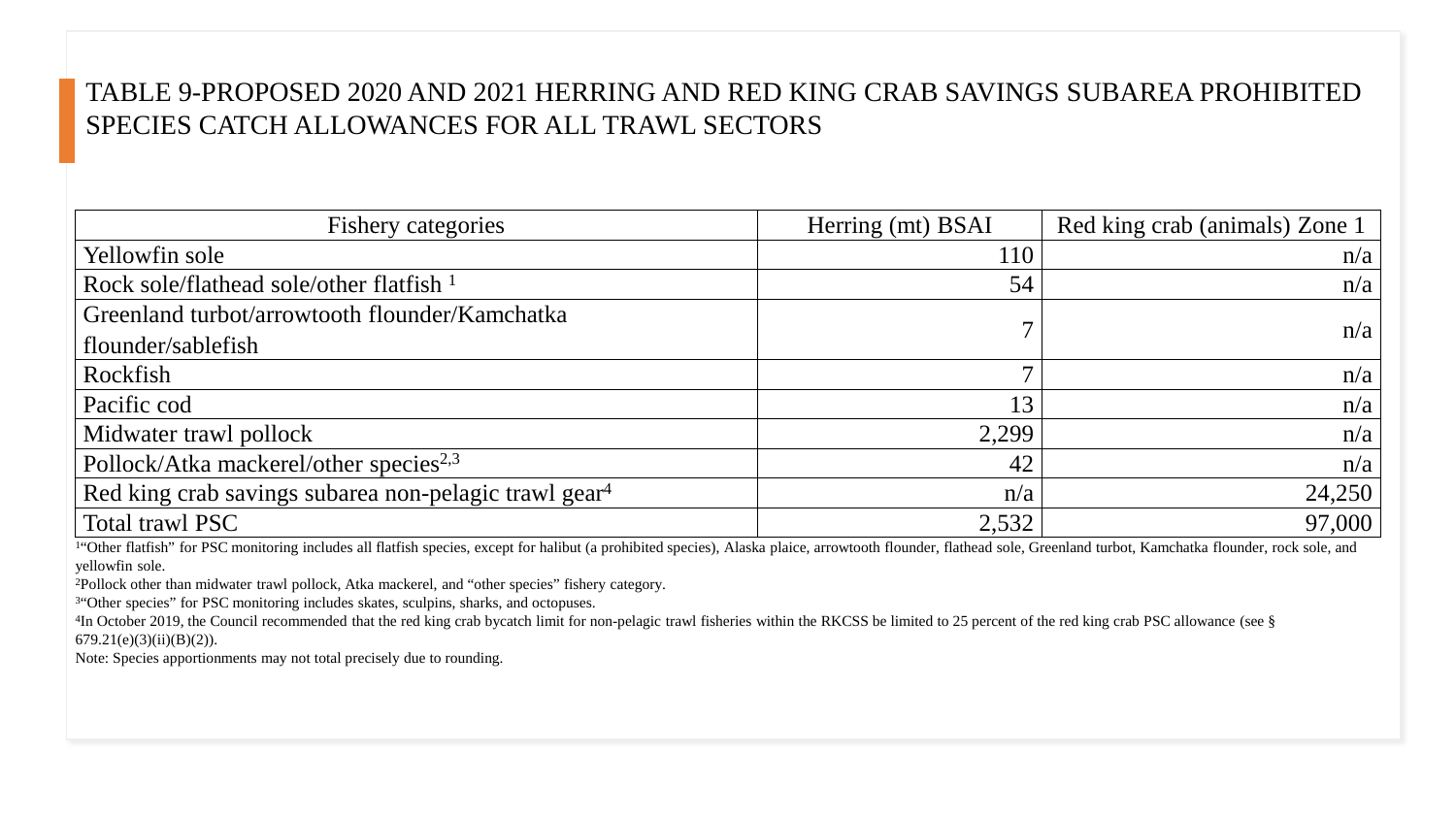## TABLE 10–PROPOSED 2020 AND 2021 PROHIBITED SPECIES BYCATCH ALLOWANCES FOR THE BSAI TRAWL LIMITED ACCESS SECTOR

|                                                     | Prohibited species and area <sup>1</sup> |                  |              |                     |           |
|-----------------------------------------------------|------------------------------------------|------------------|--------------|---------------------|-----------|
|                                                     |                                          |                  | C. opilio    | C. bairdi (animals) |           |
| <b>BSAI</b> trawl limited access sector fisheries   | Halibut mortality                        | Red king crab    | (animals)    |                     |           |
|                                                     | $(mt)$ BSAI                              | (animals) Zone 1 | <b>COBLZ</b> | Zone 1              | Zone $2$  |
| Yellowfin sole                                      | 150                                      | 23,338           | 2,321,656    | 346,228             | 1,185,500 |
| Rock sole/flathead sole/other flatfish <sup>2</sup> |                                          |                  |              |                     |           |
| Greenland turbot/arrowtooth                         |                                          |                  |              |                     |           |
| flounder/Kamchatka flounder/sablefish               |                                          |                  |              |                     |           |
| Rockfish April 15-December 31                       | 4                                        |                  | 3,835        |                     | 1,000     |
| Pacific cod                                         | 391                                      | 2,954            | 98,959       | 60,000              | 49,999    |
| Pollock/Atka mackerel/other species <sup>3</sup>    | 200                                      | 197              | 38,356       | 5,000               | 5,000     |
| Total BSAI trawl limited access sector PSC          | 745                                      | 26,489           | 2,462,805    | 411,228             | 1,241,500 |

<sup>1</sup> Refer to § 679.2 for definitions of areas.

<sup>2</sup> "Other flatfish" for PSC monitoring includes all flatfish species, except for halibut (a prohibited species), Alaska plaice, arrowtooth flounder, flathead sole, Greenland turbot, Kamchatka flounder, rock sole, and yellowfin sole.

<sup>3</sup> "Other species" for PSC monitoring includes skates, sculpins, sharks, and octopuses.

**Note:** Species apportionments may not total precisely due to rounding.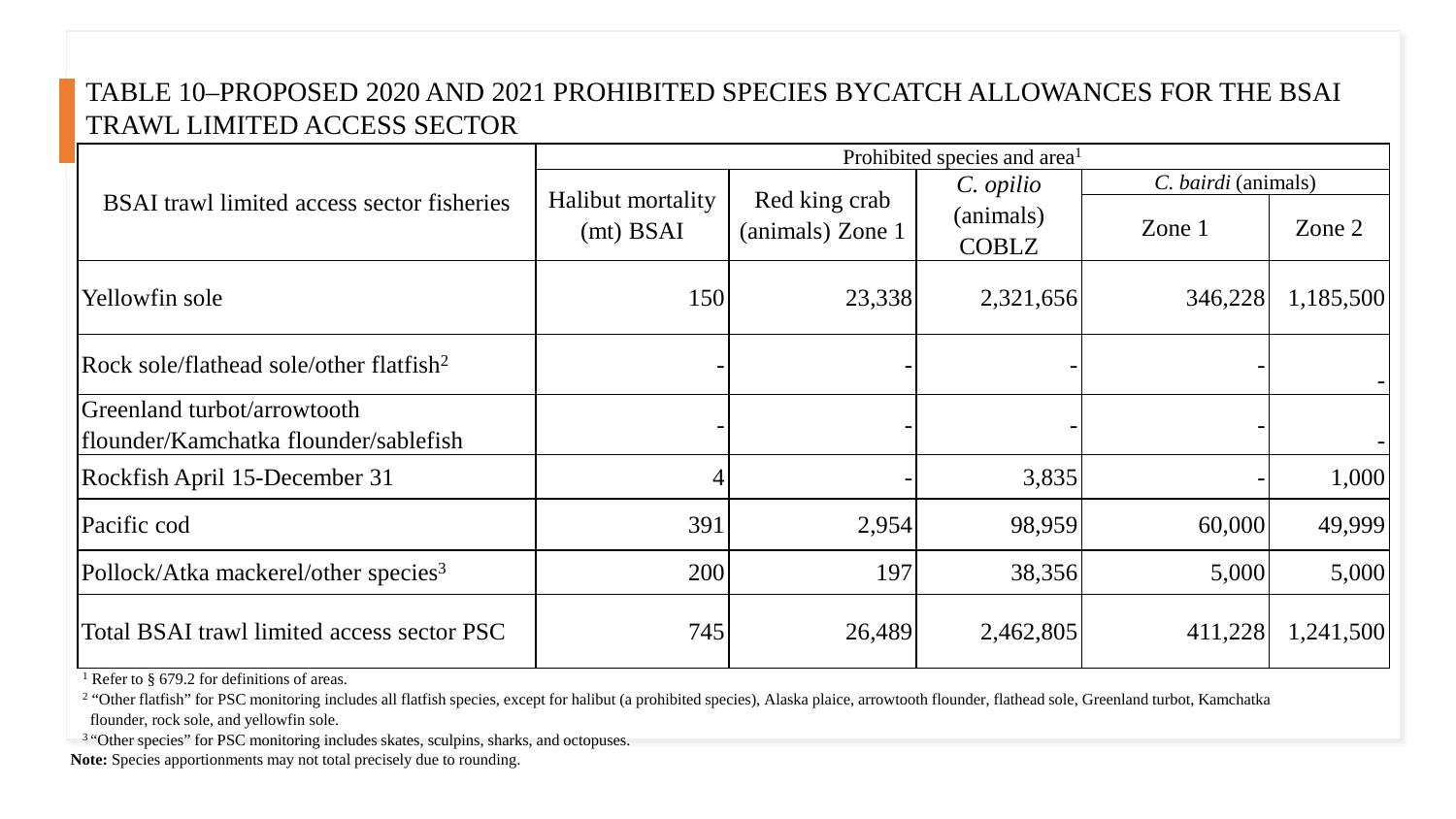#### TABLE 11–PROPOSED 2020 AND 2021 HALIBUT PROHIBITED SPECIES BYCATCH ALLOWANCES FOR NON-TRAWL FISHERIES

| Halibut mortality (mt) BSAI     |                           |                   |                |               |
|---------------------------------|---------------------------|-------------------|----------------|---------------|
| Non-trawl fisheries             | Seasons                   | Catcher/processor | Catcher vessel | All Non-Trawl |
| Pacific cod                     | <b>Annual Pacific cod</b> | 648               | 13             | n/a           |
|                                 | January 1-June 10         | 388               | 9              | n/a           |
|                                 | June 10-August 15         | 162               | $\overline{2}$ | n/a           |
|                                 | August 15-December 31     | 98                | $\overline{2}$ | n/a           |
| Non-Pacific cod non-trawl-Total | May 1-December 31         | n/a               | n/a            | 49            |
| Groundfish pot and jig          | n/a                       | n/a               | n/a            | Exempt        |
| Sablefish hook-and-line         | n/a                       | n/a               | n/a            | Exempt        |
| Total for all non-trawl PSC     | n/a                       | n/a               | n/a            | 710           |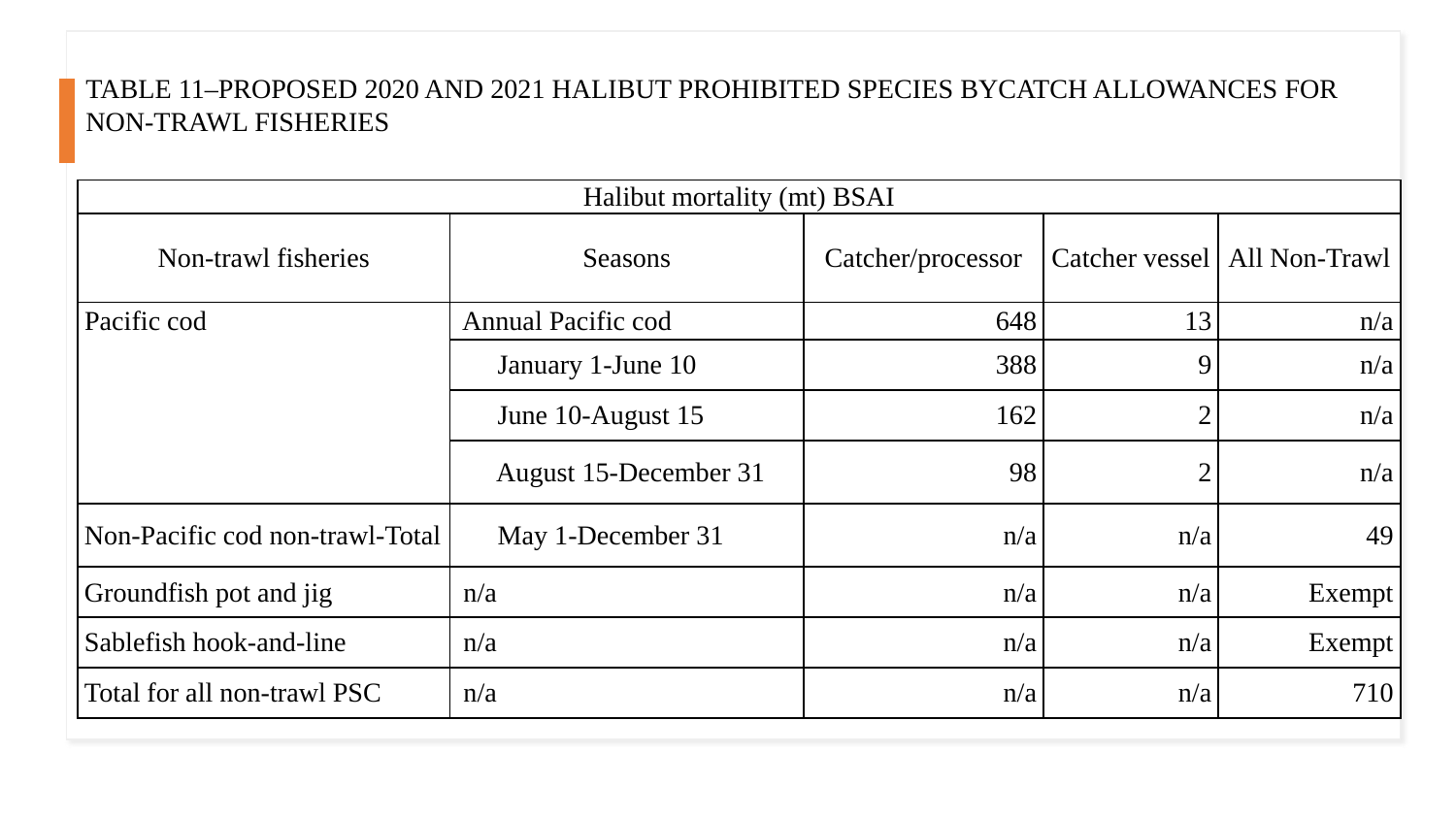### TABLE 12–PROPOSED 2020 AND 2021 PACIFIC HALIBUT DISCARD MORTALITY RATES (DMR) FOR THE BSAI

| Gear              | Sector                           | Halibut discard mortality rate (percent) |
|-------------------|----------------------------------|------------------------------------------|
| Pelagic trawl     | All                              | 100                                      |
| Non-pelagic trawl | Mothership and catcher/processor | 75                                       |
| Non-pelagic trawl | Catcher vessel                   | 58                                       |
| Hook-and-line     | Catcher vessel                   | 9 <sub>1</sub>                           |
| Hook-and-line     | Catcher/processor                | 9                                        |
| Pot               | All                              | 27                                       |